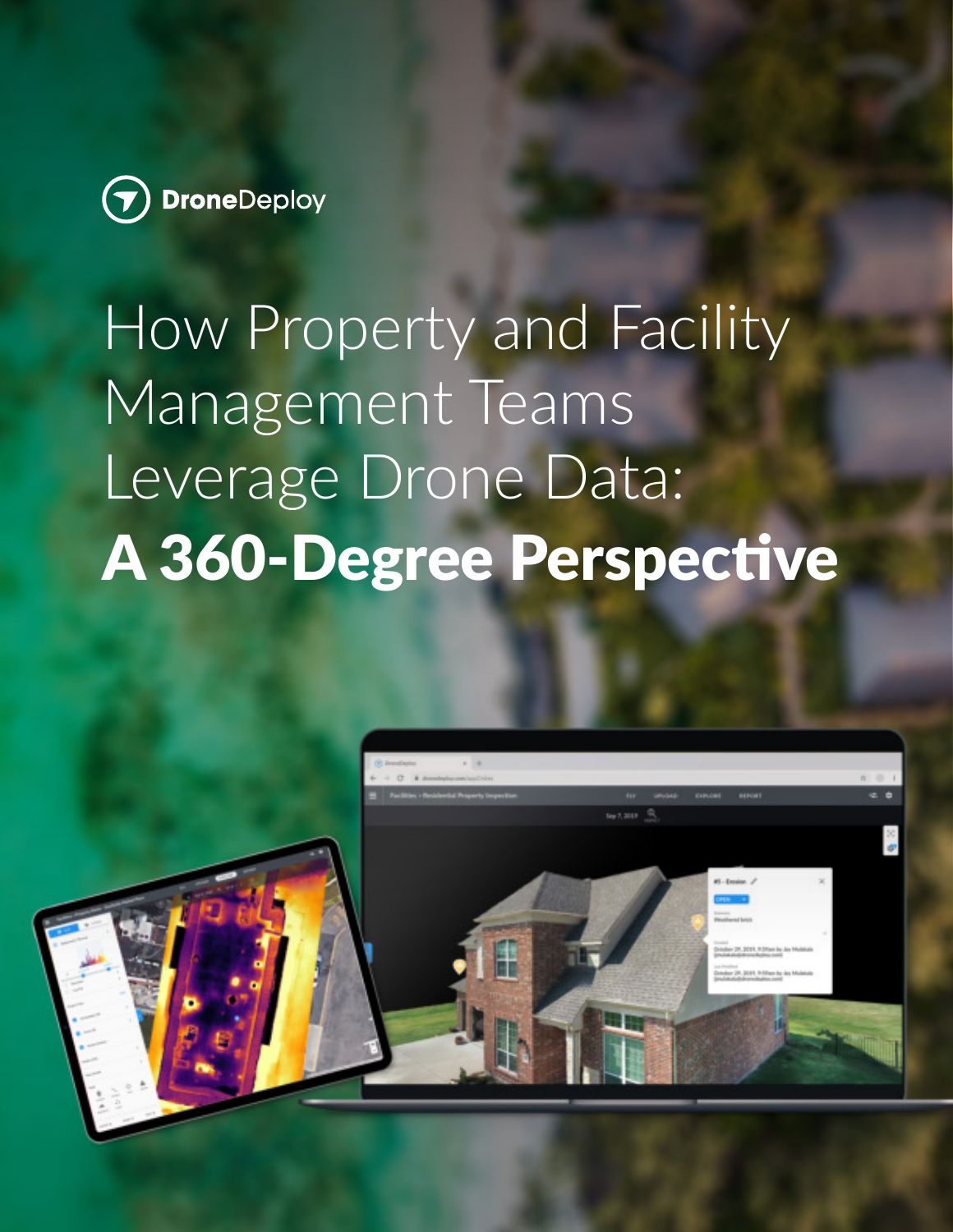For companies with numerous buildings, office campuses, warehouses, and brick and mortar stores, there are countless challenges facing the properties and facilities teams tasked with overseeing and managing these vital physical assets.

A restaurant or hotel chain, for example, has hundreds of properties it must maintain and ensure are safe for patrons 24 hours a day, 7 days a week. An office park or college campus has ever-changing weather and natural conditions that can cause unforeseen hazards for employees and buildings. And every building or structure requires ongoing maintenance or repairs on a regular basis.

Even a slight lapse on any of these fronts can endanger workers and customers, create a PR crisis, or cause long-term damage to a brand. Yet property and facility management teams like yourself, who oversee many properties and structures, face numerous challenges on a daily basis. You often have few resources that are stretched thin, and it can be difficult to communicate effectively with different teams and stakeholders in real-time. Plus, it's always hard to keep costs down while still prioritizing the most vital repairs.

These challenges are why many innovative companies across industries are turning to DroneDeploy to minimize costs and hazards while maximizing operational efficiencies, collaboration, and ROI when it comes to property and facility management.

In this whitepaper, we'll examine the different ways companies are using drone software to tackle the extensive challenges facing this industry. We'll specifically look at:

- Why Drone Data is Vital for Property and Facility Management Teams
- **Best Practices for Building Maintenance** 
	- Roofs
	- Pavements
	- Landscape
- How to Use Drone Data in Portfolio Management
- Tomorrow's Use Cases

Let's dive in.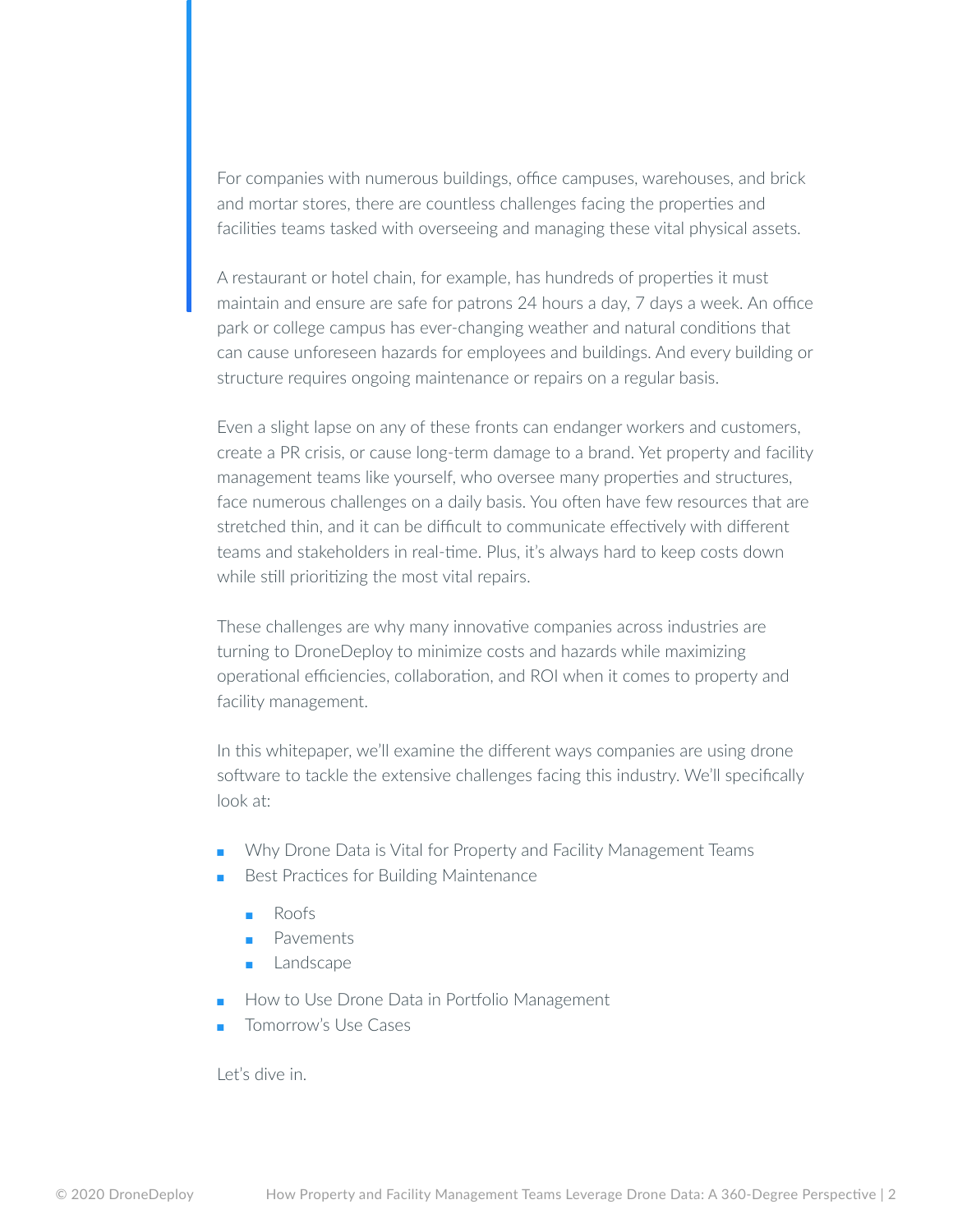## **Why Drone Data is Vital For Property and Facility Management Teams**

While designing and constructing a new building is glamorous and exciting, the ongoing operations, maintenance, and management of a structure is the most expensive part of the journey. In fact, one **study** found that maintenance costs are usually 3X more than the design and construction expenses when measured over the lifecycle of a building. That's why it's important to make sure you're doing everything you can to optimize the oversight of the building, find cost savings, and ensure safety throughout a building's life.

While drone data has long been leveraged by construction companies, more property and facility management teams are turning to DroneDeploy to take a more proactive, collaborative, and cost-efficient approach when it comes to overseeing numerous buildings like office parks, construction sites, college campuses, and more.

# Drone data is increasingly becoming vital for property and facility management teams looking to save time and resources.

These companies are using drone data to build the foundation of a historical record and a single source of truth for all their physical assets. They're using drone software to make collaboration seamless, as drone technology enables team members to view the site globally in real-time, and provide direct comments in-app. These companies are leveraging DroneDeploy to view images over time, detect where problem areas may be developing, react to new challenges, and be proactive in addressing potential problems before they worsen.

Drone data is increasingly becoming vital for property and facility management teams looking to save time and resources.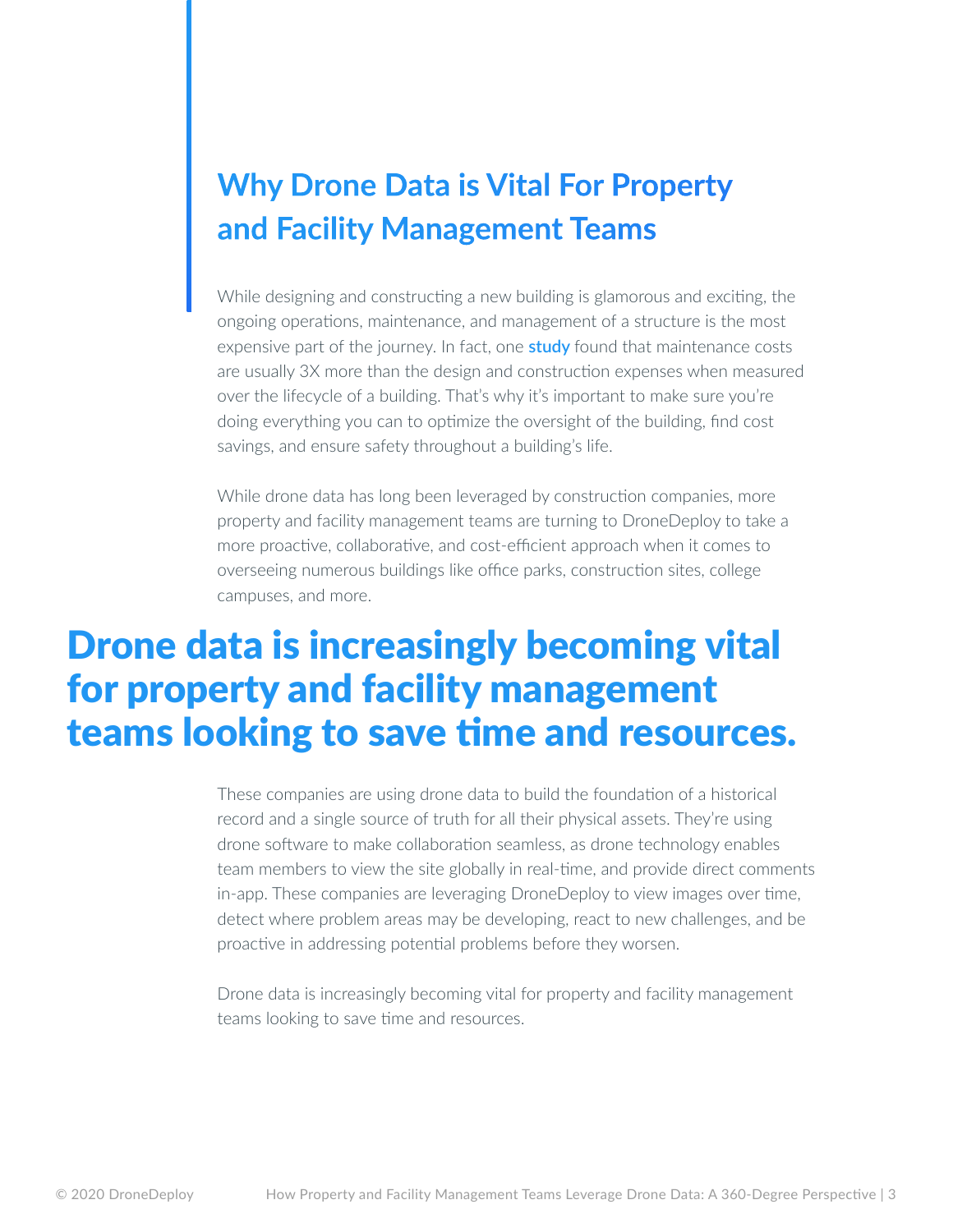## **Building Maintenance**

#### Roofs

No matter how old or new a building is, every structure is going to require ongoing maintenance. But determining which buildings need maintenance and when they need it is an entirely different matter. Because your teams are often stretched thin, it's important for you to be able to prioritize the most urgent repairs in an efficient manner. Drone software makes this process easy.

A Big 10 school, for example, uses **thermal imaging to monitor roofs** and see where weather damage has taken place. If there's a water leak, thermal imaging can help detect the source. Before using drone technology, the school had previously monitored roofs every 5 years via helicopter flights, costing around \$20,000 per flight. DroneDeploy allows the user to conduct these inspections much more regularly and for a fraction of the cost. By using these flights to check gutters for blockage, this school saved \$3,000 per building as compared to years past. Their facilities and management team also uses DroneDeploy to inspect hundreds of steam vents across campus, which can be hazardous for workers to examine.



**Figure 1. Users can inspect buildings and job sites using DroneDeploy and keep their employees safe.**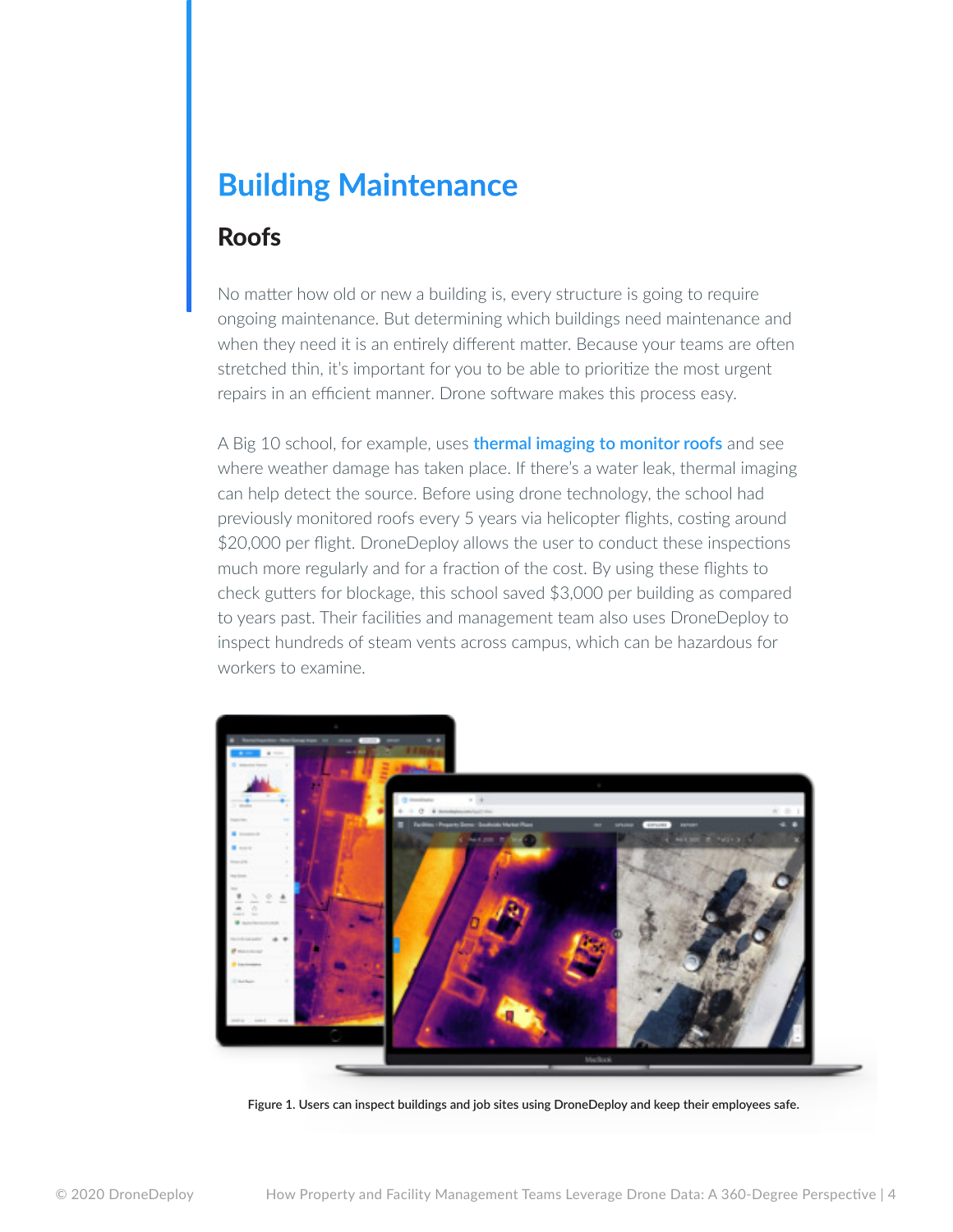In the past, many roof inspections were completed at night in order to spot temperature anomalies that signal the presence of a leak. For example, a commercial architecture and construction company used DroneDeploy to help a university client apply for funding for a roof repair. The university had previously used helicopters to gather thermal imaging from the roof, but found it provided only 20% of the detail level DroneDeploy had. Images from DroneDeploy helped the architecture and construction firm capture more accurate images, which led to them win a grant to repair the UT Dallas roof.

## The university previously used helicopters to gather thermal imaging, but found it provided only 20% of the detail level DroneDeploy had.

And there was another benefit.

"Being on a roof at any time can be dangerous. But this is especially true at night," said Grant Hagen, a virtual design and construction manager at The Beck Group. "Any time you can limit putting your staff in a dangerous situation, it's a win."



**Figure 2. The Beck Group leveraged DroneDeploy to save analysis time and costs on each project.**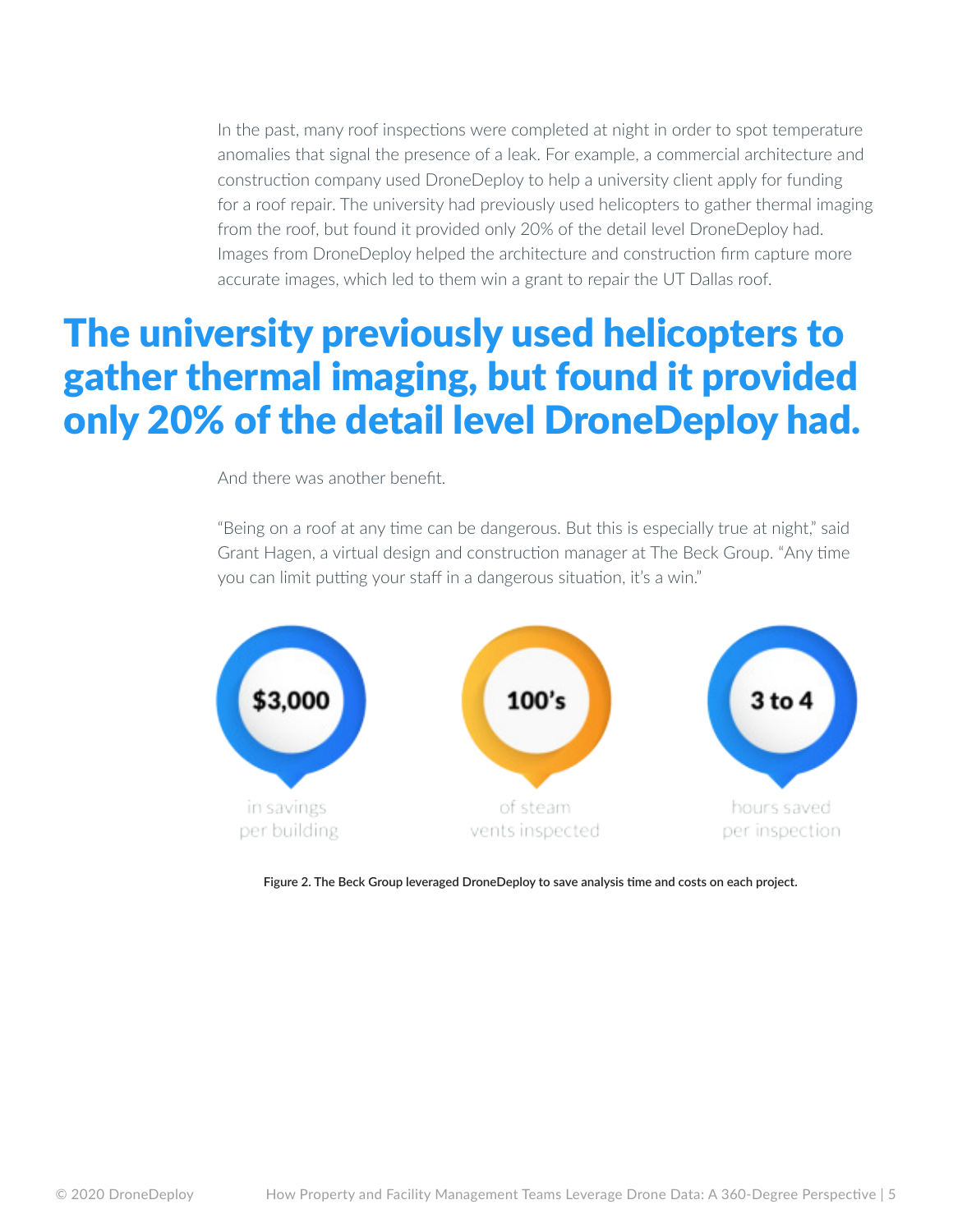#### Pavement

Monitoring and repairing pavement is another area where drones data can help maintenance teams. Engineering and consulting firm **Bolton & Menk** realized the benefits when they needed to capture images of 26 miles of pavement in a Minnesotan town. Leveraging drones reduced the time in the field by 60% over traditional methods. The images also helped analyze which areas needed to be repaired first and inform future records. This approach could easily be implemented by the facility and property management departments.

For any company that's conducting building maintenance, drone solutions offer a less expensive, faster, more accurate, and safer way to gather information and prioritize repairs.



**Figure 3. The images also helped analyze which areas needed to be repaired first and inform future records.**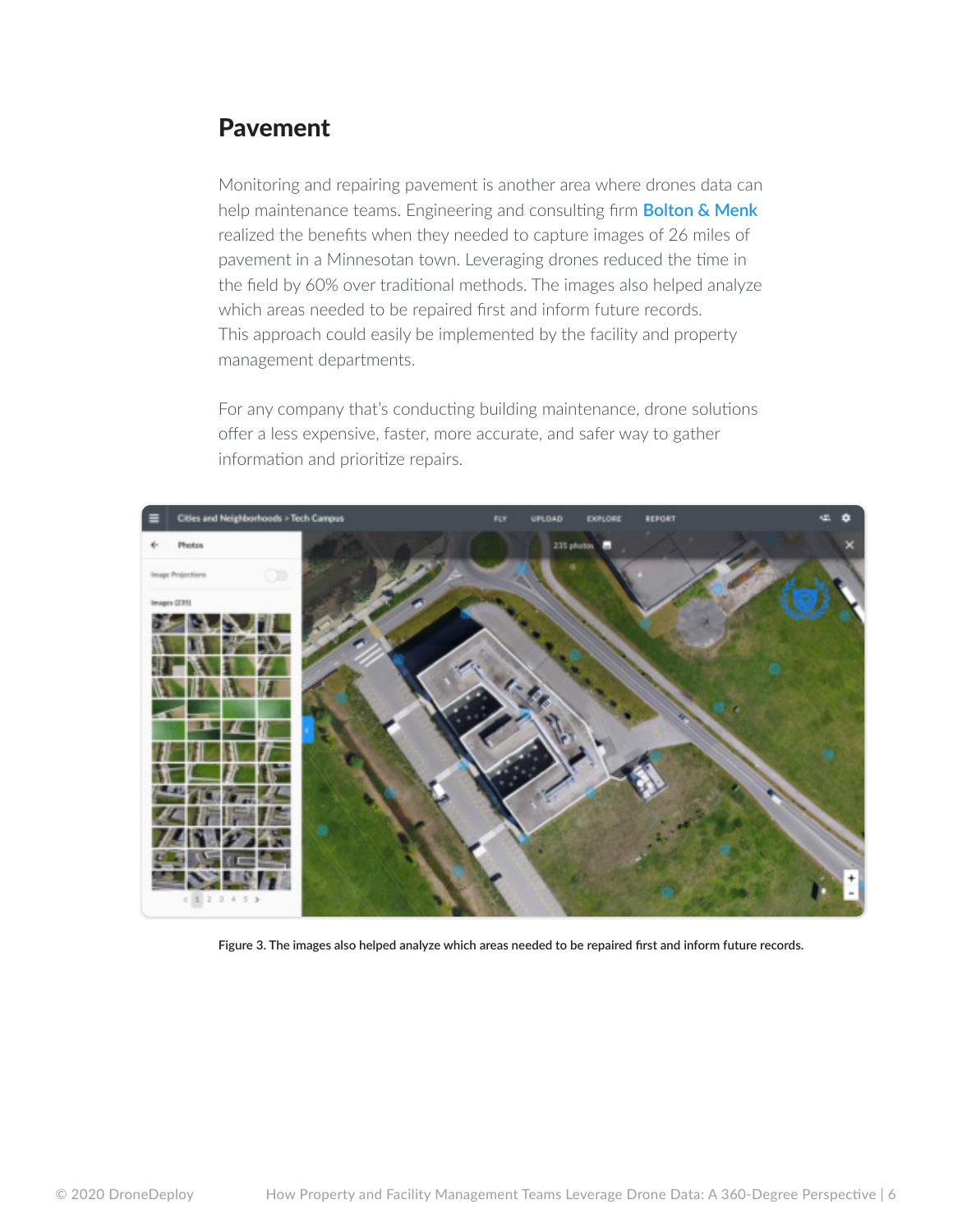#### Landscape

The same Big 10 university mentioned previously also uses DroneDeploy to survey its vast lawns and ensure that they are healthy. With 2,000 acres of property to manage, mow, and fertilize, DroneDeploy — with its deep roots in **agriculture** – can monitor plant health and help the university concentrate its efforts by dramatically reducing costs. While the school currently pays consultants to individually examine problem trees and areas, in the future they hope to use DroneDeploy to track year over year erosion, tree lean, and take preventative steps to reverse erosion. Additionally, this approach will allow campus security to be able to spot and address trees that could potentially fall and cause damage to campus buildings or students.

The end result of using drone technology by this Big 10 campus was that its property and facility management team was able to work smarter and more efficiently while keeping students and workers safer overall.



**Figure 4. DroneDeploy can assist in monitoring and finding problem areas in a building.**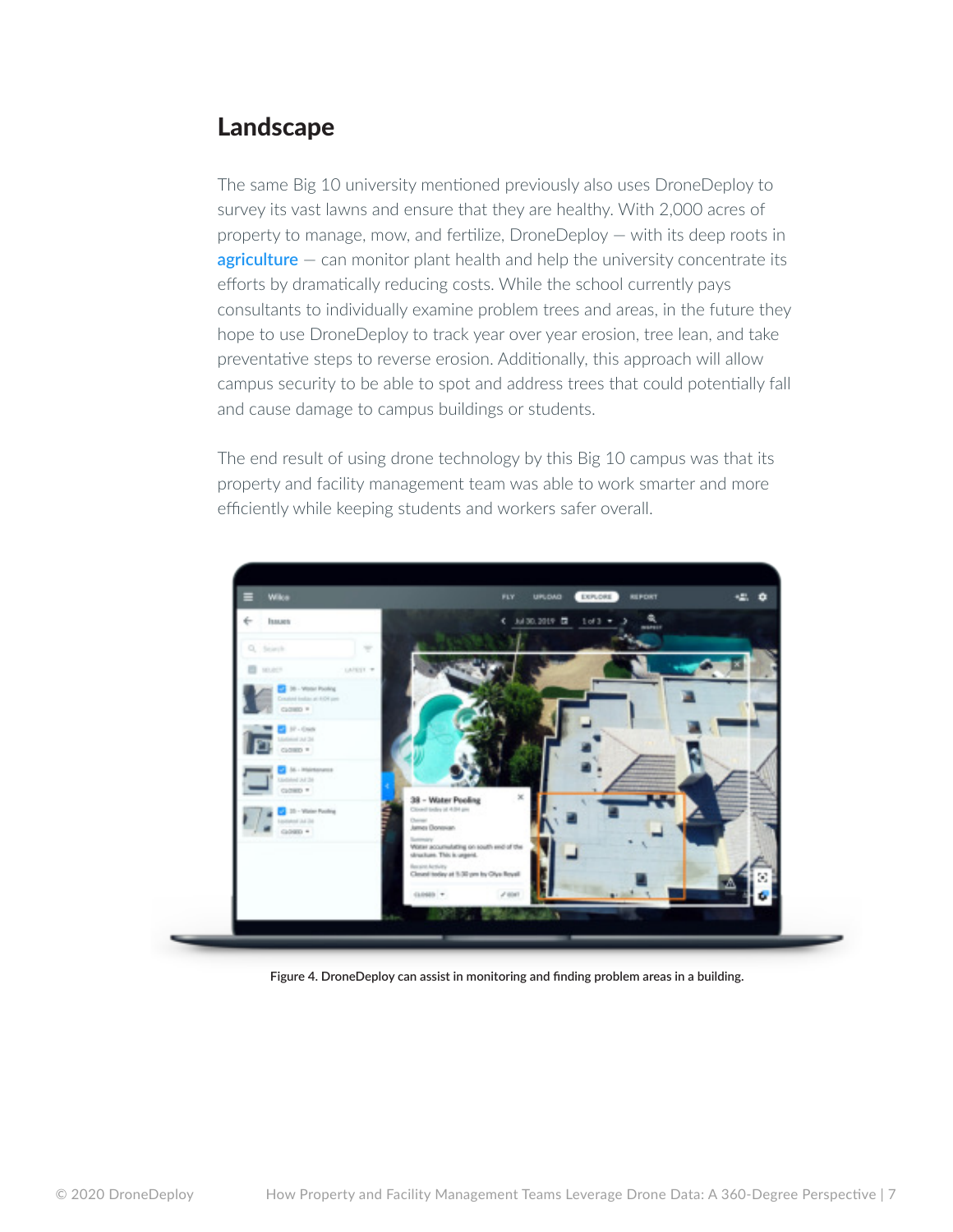## **Portfolio Management For Big Box Retailers**

Property inspections have been part of the facilities management role for decades. What's different by using drone data is that inspections become much less expensive, and individuals can seamlessly view all the properties in a company's portfolio. Drone imagery can then be used to triage issues for the entire portfolio.

By proactively monitoring each property, teams are able to objectively evaluate conditions and use maintenance budgets only where repairs are actually needed. By triaging their portfolio of properties, some DroneDeploy customers have saved upwards of 30% on their annual facilities budget by fixing what's important, not what's scheduled.

#### Tomorrow's Use Cases

So how will aerial imagery be leveraged by facility and property management teams in the future? The possibilities are endless. It's not hard to imagine a building or campus that could be entirely proactive in its maintenance — relying on the latest images to prevent problems before they get worse. Ground teams will be able to leverage drone data to monitor for sinkholes, erosion, and problem trees. Construction teams will be able to see in real-time what issues arise, so they can prevent viral mishaps like the sinking **Millennium Tower** in San Francisco.

Whatever the use case, the end result will be the same: a future that's smarter and safer for companies, their employees, and their customers.

### **Your Call to Action**

Drones can provide a transformative advantage for property and facility management teams at every stage.

To learn more about DroneDeploy and how it can improve your operations, **talk with one of our experts.**